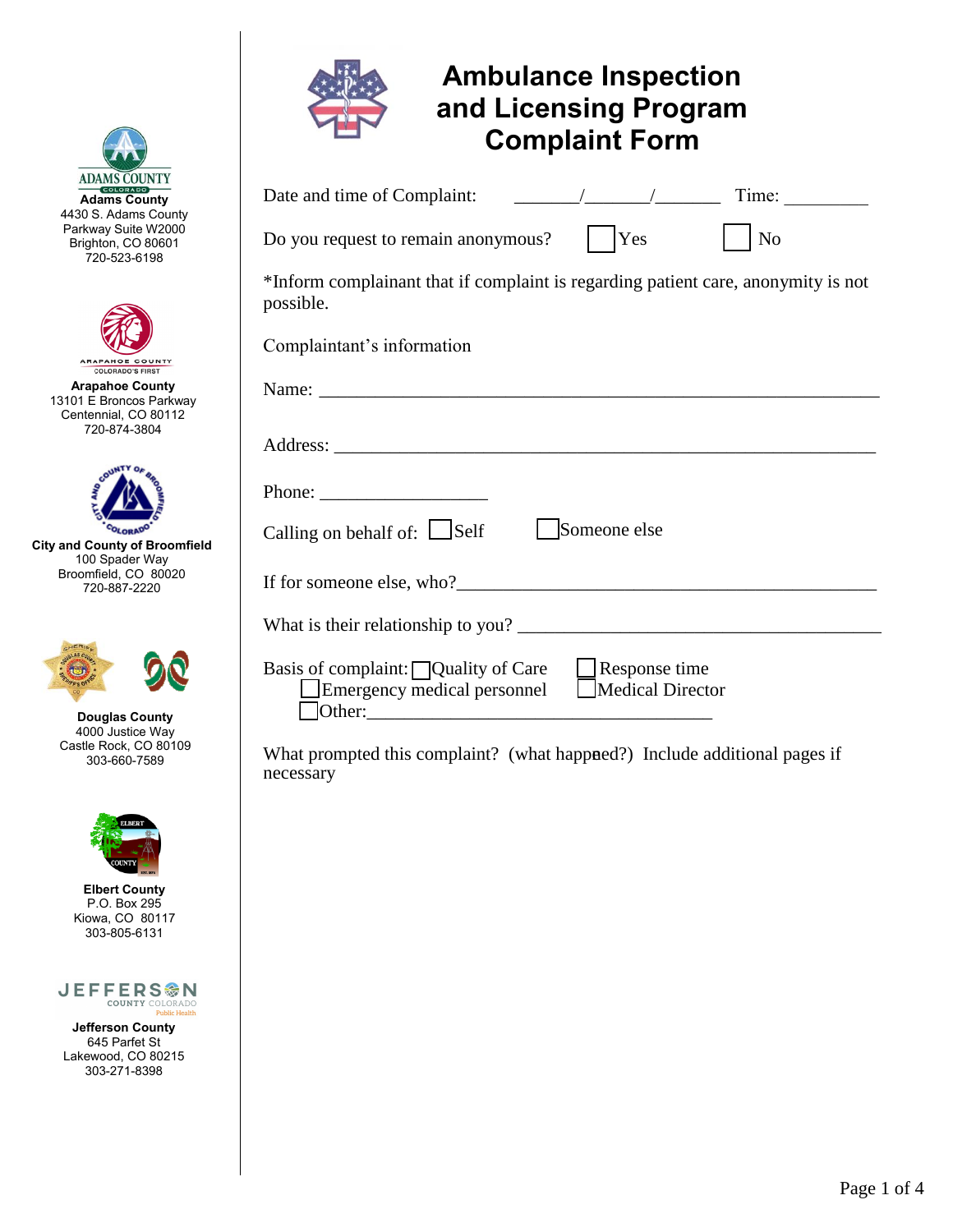



**Arapahoe County**  13101 E Broncos Parkway Centennial, CO 80112 720-874-3804



**City and County of Broomfield**  100 Spader Way Broomfield, CO 80020 720-887-2220



**Douglas County**  4000 Justice Way Castle Rock, CO 80109 303-660-7589



**Elbert County**  P.O. Box 295 Kiowa, CO 80117 303-805-6131



**Jefferson County**  645 Parfet St Lakewood, CO 80215 303-271-8398



## **Ambulance Inspection and Licensing Program Complaint Form**

What is the name of the Ambulance Service?

| When did the event(s) of concern happen? Date: $\frac{ }{ }$<br>(a.m./p.m.)<br>Time:                                                                                                     |
|------------------------------------------------------------------------------------------------------------------------------------------------------------------------------------------|
| Is the problem ongoing?<br>$\vert$ Yes $\vert$ No                                                                                                                                        |
| Is the patient still receiving care as a result of the incident $(s)$ ?<br>$ $ Yes<br>$\log$                                                                                             |
| What is the patient's condition now?                                                                                                                                                     |
| Was anyone else involved in the incident(s), such as other staff, volunteers, family,<br>friends other patients, law enforcement, fire personnel, physicians, or bystanders?<br>$Yes$ No |
| Were there any witnesses to the incident(s)? $\bigcap$ Yes $\bigcup$ No                                                                                                                  |
| If there were witnesses, who were they?                                                                                                                                                  |
|                                                                                                                                                                                          |
|                                                                                                                                                                                          |
|                                                                                                                                                                                          |
| Have you taken any actions? Yes No                                                                                                                                                       |
| If so, what actions have been taken?                                                                                                                                                     |
|                                                                                                                                                                                          |
|                                                                                                                                                                                          |
|                                                                                                                                                                                          |
|                                                                                                                                                                                          |
| Did you speak with anyone from the ambulance service?<br>$\left  \mathrm{Yes} \right $<br>N <sub>0</sub>                                                                                 |

If so, who did you speak with?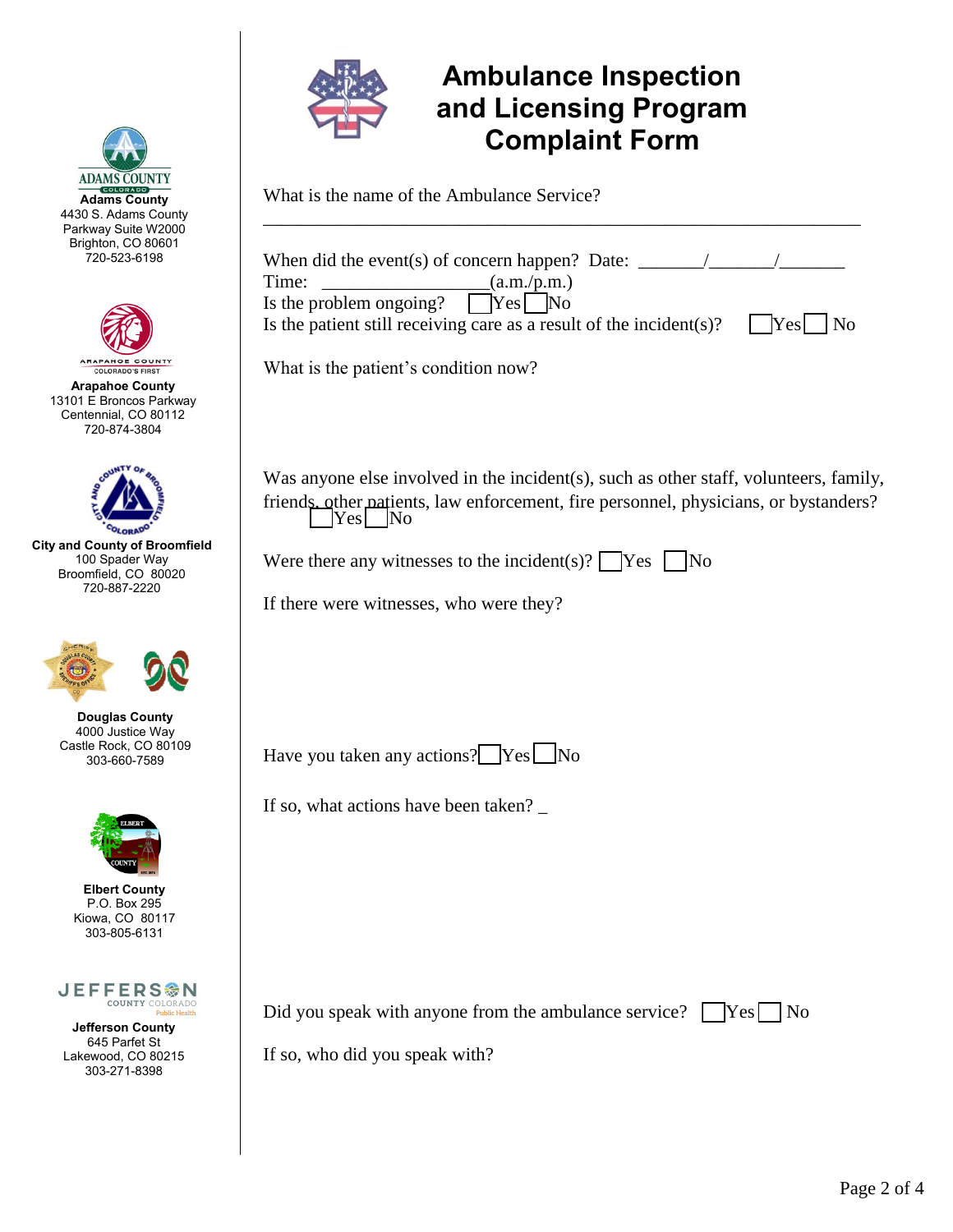

**Adams County**  4430 S. Adams County Parkway Suite W2000 Brighton, CO 80601 720-523-6198

**ADAMS COUNTY** 

**Arapahoe County**  13101 E Broncos Parkway Centennial, CO 80112 720-874-3804

ARAPAHOE COUNTY **COLORADO'S FIRST** 

**City and County of Broomfield**  100 Spader Way Broomfield, CO 80020 720-887-2220

> **Douglas County**  4000 Justice Way Castle Rock, CO 80109 303-660-7589

> > **Elbert County**  P.O. Box 295 Kiowa, CO 80117 303-805-6131

Lakewood, CO 80215 303-271-8398

**JEFFERS<sup>@</sup>N COUNTY COLORADO Public Health** 

## **Ambulance Inspection and Licensing Program Complaint Form**

Has the ambulance service tried to address the situation?

| ÷ |  |
|---|--|
|   |  |

If so, what has been done, if anything?

Are any law enforcement agencies involved?  $|$   $|$  Yes  $|$  No

Do you know if the incidents have happened before?  $\Box$  Yes  $\Box$  No



If so, please explain:

**Jefferson County**  645 Parfet St

May we contact you again if further questions arise?  $\Box$  Yes  $\Box$  No